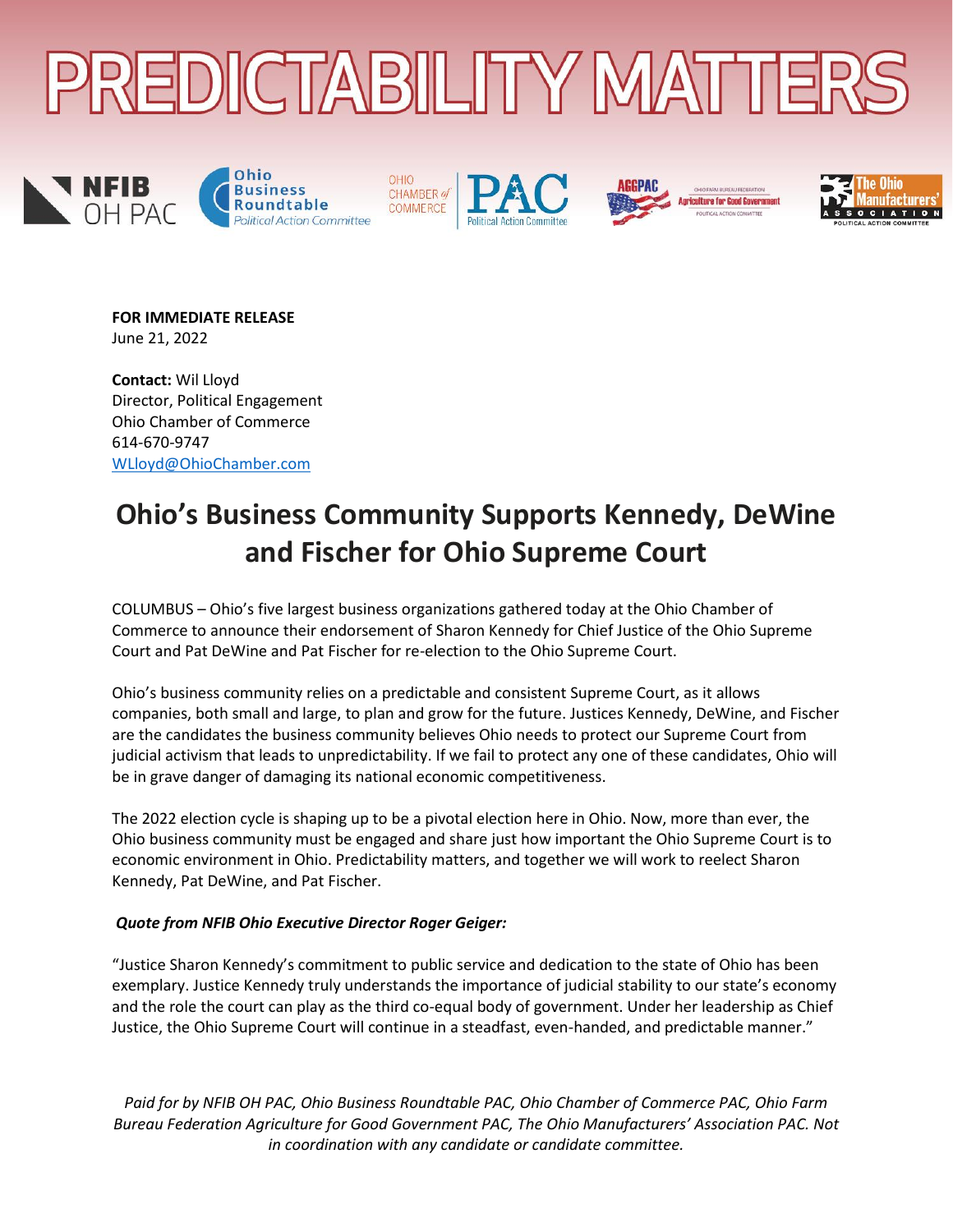

**OHIO** 











"The Ohio small business community is also proudly supporting Justices Pat DeWine and Pat Fischer in their re-election campaigns for the Ohio Supreme Court," said Geiger. "They have brought a wealth of judicial experience combined with strong records of fairness and impartiality to the Court. They share a philosophy of judicial restraint which lends itself to a stable and predictable legal environment in Ohio."

"Small business owners remember the days of an activist court that dramatically drove up insurance premiums and workers' compensation costs by a few who decided to legislate from the bench and circumnavigate the Ohio legislature. Ohio cannot afford to put its economy at risk," Geiger concluded.

## *Quote from Ohio Business Roundtable President and CEO Pat Tiberi:*

"The Ohio Business Roundtable is proud to announce the endorsement of Justice Sharon Kennedy for Chief Justice, and Justices Pat DeWine and Pat Fischer for reelection to the Ohio Supreme Court. After a thorough review of their distinguished records, it Is apparent to our members that the three Justices have been stalwarts in respecting the separation of powers and protecting all Ohioans from judicial activism. As companies continue to look at Ohio to locate and expand their footprints, our members believe the election of Justices Kennedy, DeWine and Fischer is the best way forward in ensuring Ohio remains the ideal state in which to live, work, and succeed."

### *Quote from Ohio Chamber of Commerce President and CEO Steve Stivers:*

"The Ohio Chamber of Commerce fights every day to make Ohio the best state in the country to do business and it is critical that the leaders of our state are doing the same. To attract businesses and talent to Ohio we need a dependable Supreme Court. Justices Pat DeWine, Pat Fischer and Sharon Kennedy have exercised invaluable stable and fair legal judgment, which is why we are proud to support them this election. Despite Ohio's current pro-business majority in the legislature, the wrong Supreme Court justices could be disastrous to the economic climate in our state."

### *Quote from Ohio Farm Bureau Executive Vice President Adam Sharp:*

"In a time of so much uncertainty in our agricultural markets, our supply chains and food channels, Ohio's agriculture community needs a consistent Ohio Supreme Court. Ohio Farm Bureau's Agriculture for Good Government PAC is proud to support Justices DeWine and Fischer in their re-election efforts and Justice Kennedy in her candidacy for Chief Justice as they have a strong record of ruling in support of private property rights and a rational regulatory environment, while maintaining a stable and predictable judicial system."

*Paid for by NFIB OH PAC, Ohio Business Roundtable PAC, Ohio Chamber of Commerce PAC, Ohio Farm Bureau Federation Agriculture for Good Government PAC, The Ohio Manufacturers' Association PAC. Not in coordination with any candidate or candidate committee.*